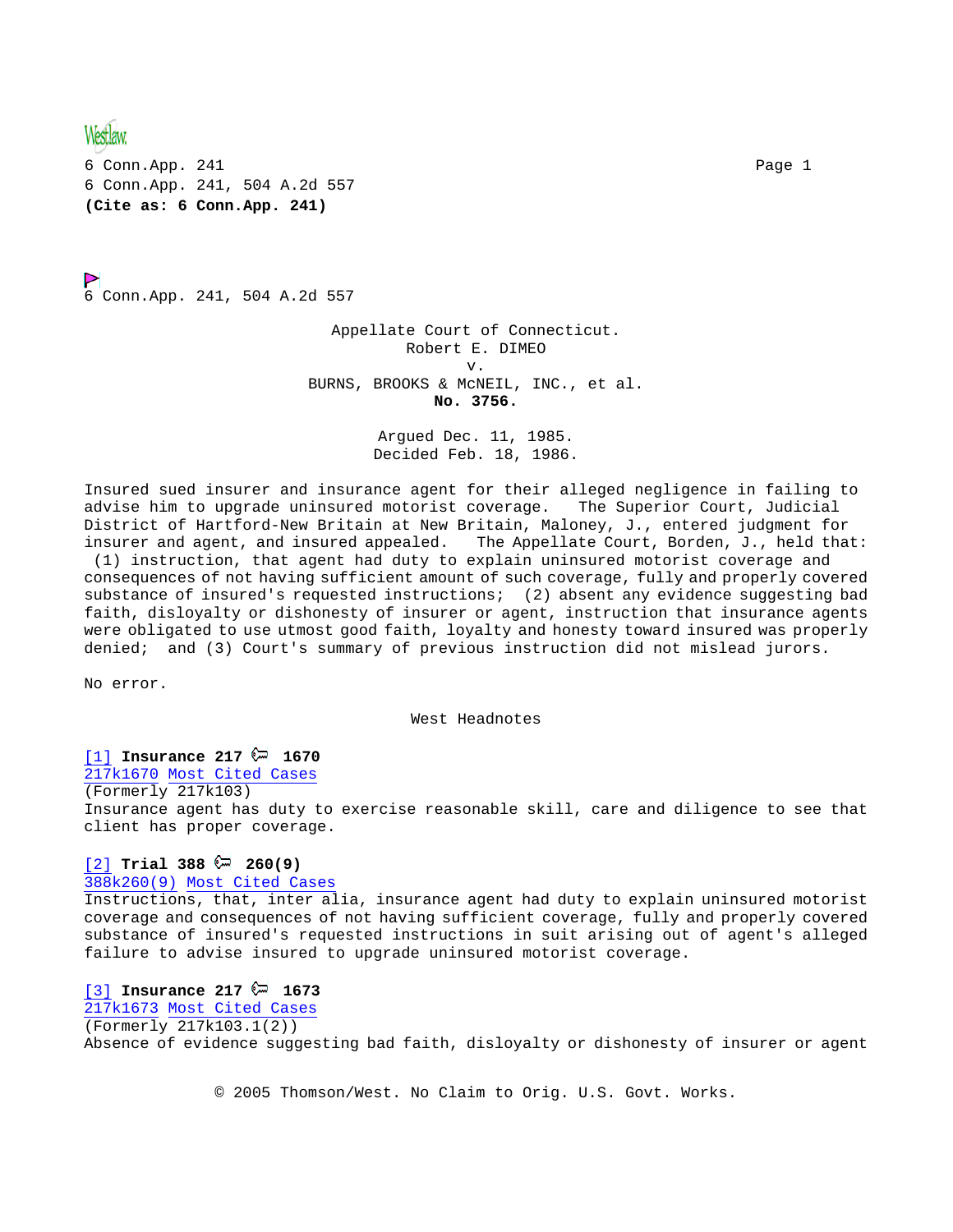

6 Conn.App. 241 Page 2 6 Conn.App. 241, 504 A.2d 557 **(Cite as: 6 Conn.App. 241)**

justified denial of instruction, in suit arising out of insurer's alleged failure to advise insured to upgrade his uninsured motorist coverage, that insured was entitled to place trust and confidence in his insurance agents, and that agents were obligated to use utmost good faith, loyalty and honesty toward insured.

# $[4]$  Trial 388  $\approx$  203(1)

## 388k203(1) Most Cited Cases

Court should frame its jury instructions so as to be adapted to issues of case and should refrain from addressing issues not in case.

### [5] **Trial 388 243**

### 388k243 Most Cited Cases

In suit arising out of agent's alleged failure to advise insured to upgrade his uninsured motorist coverage, court's summary of earlier instruction, suggesting that jury should find for agent if it found that he explained uninsured motorist coverage and recommended that insured purchase \$300,000 of such coverage, was not misleading, where it accurately summarized gist of earlier instruction, and where central remaining factual dispute was whether insurance agent offered insured \$300,000 of coverage.

**\*\*557 \*242** Herbert Watstein, Bristol, for appellant (plaintiff). Joseph T. Sweeney, with whom, on brief, was Nancy L. Thomas, Hartford, for appellees (defendants).

Before HULL, BORDEN and DALY, JJ.

#### BORDEN, Judge.

The plaintiff appeals from a judgment rendered by the trial court upon the jury's verdict for the defendants. The issues involve the adequacy of the court's instructions to the jury defining the duties owed by an insurance agent to her client regarding uninsured motorist insurance coverage. We find no error. motorist insurance coverage.

**\*\*558** Certain facts were not in dispute: The plaintiff was a homeowner's insurance customer of the named defendant, an insurance agency. The individual defendant, Carole<br>A. Reynolds, was an insurance agent employed by the agency. In early July, 1980, the A. Reynolds, was an insurance agent employed by the agency. plaintiff met with Reynolds at the agency's office to purchase automobile insurance.

 The result of that meeting was that the plaintiff increased his automobile liability insurance from \$100,000 to \$300,000, but left his uninsured motorist coverage at \$20,000 per person. In December, 1980, the plaintiff was involved in a serious motor vehicle accident caused by the negligence of an uninsured motorist. The value of the plaintiff's losses due to that accident clearly exceeded \$20,000.

The plaintiff sued the defendants, claiming that they were negligent in one or more of the following ways: (1) they underinsured the plaintiff with respect to uninsured motorist coverage by failing to offer and obtain \$300,000 of such coverage, which was the amount necessary for reasonably adequate coverage; (2) they failed to advise the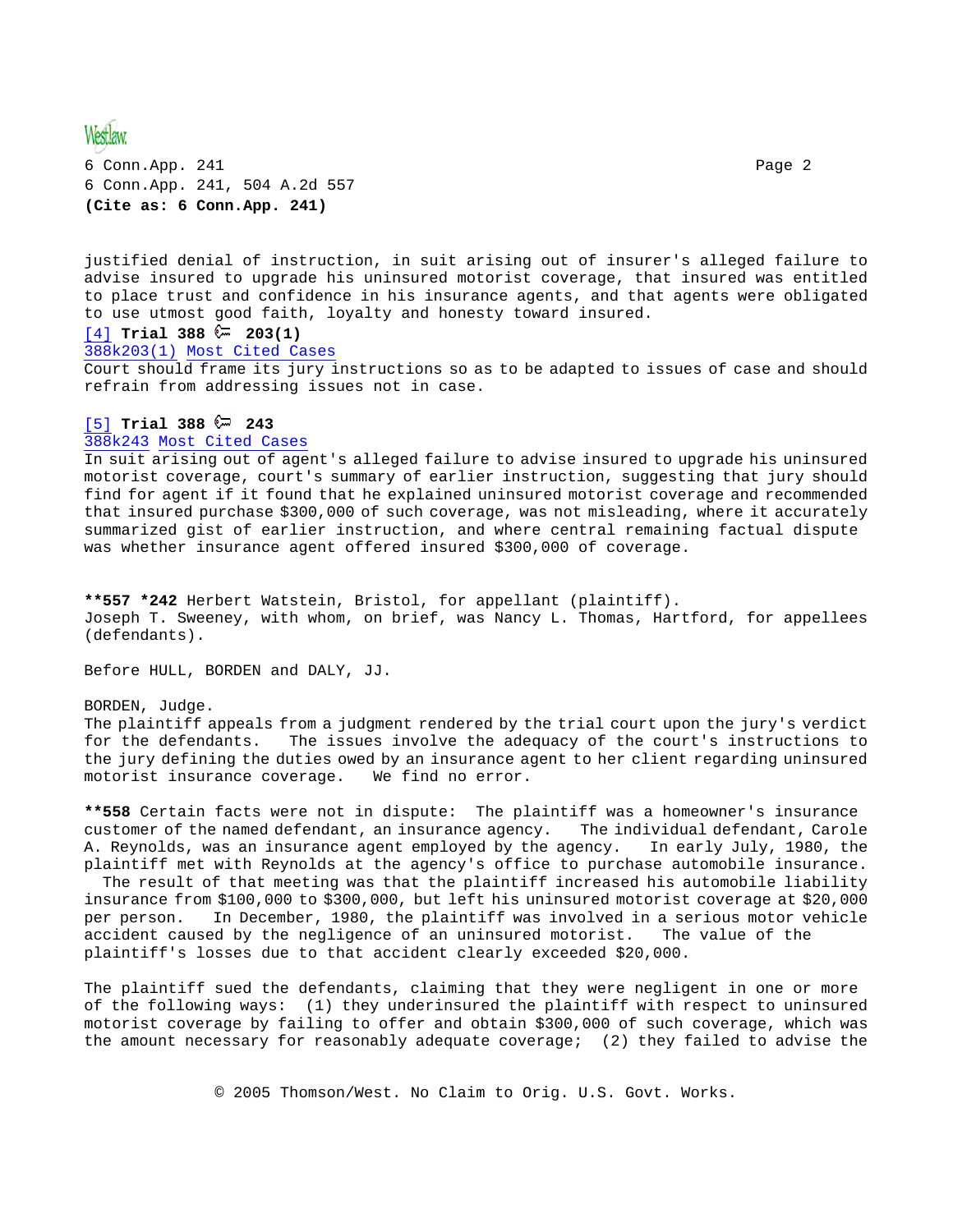6 Conn.App. 241 Page 3 6 Conn.App. 241, 504 A.2d 557 **(Cite as: 6 Conn.App. 241)**

plaintiff to obtain uninsured motorist coverage in that amount, and negligently provided him with only \$20,000 of such coverage; and (3) they negligently informed him that his uninsured motorist coverage had been raised to \$300,000. The central factual**\*243**

dispute at the trial revolved around the conversation between the plaintiff and<br>Revnolds. The plaintiff testified that, after he agreed to the recommendation The plaintiff testified that, after he agreed to the recommendation of Reynolds to increase his liability coverage from \$100,000 to \$300,000, she told him<br>that he could leave his other coverages as they were, which he did. Reynolds testified that he could leave his other coverages as they were, which he did. that she explained uninsured motorist coverage to the plaintiff and recommended that he increase his coverage to \$300,000, but that he rejected her recommendation and declined<br>to do so. Both Reynolds and John H. Ellen, an insurance consultant, testified that Both Reynolds and John H. Ellen, an insurance consultant, testified that \$300,000 would have been a reasonably adequate amount of uninsured motorist coverage for the plaintiff. After the jury returned a verdict for the defendants, the court denied the plaintiff's motion to set aside the verdict.

On appeal the plaintiff raises three claims of error pertaining to the court's failure to charge the jury in accordance with his requests to charge on the defendants' duties, as skilled professionals, to the plaintiff. A fourth claim is that the court gave a misleading and confusing instruction on the factors to be used in evaluating the defendants' conduct. A fifth claim is that the court inadequately instructed the jury that the plaintiff need only prove one of his three claims of negligence in order to recover. Our comparison of the plaintiff's claims with the court's instructions convinces us that the instructions come well within the " ' "familiar principle" that jury instructions need not be exhaustive or perfect so long as they, considered in their entirety, are legally correct, adapted to the issues, sufficiently clear for the jury's guidance and fairly present the case to the jury without injustice to either party.' " *Patrick v. Burns,* 5 Conn.App. 663, 671, 502 A.2d 432 (1985). We do not subject the charge to a "microscopic examination seeking technical flaws, [or] inexact, inadvertent**\*244** or contradictory statements." (Citations omitted.) *Carfora v. Globe, Inc.,* 5 Conn.App. 526, 530, 500 A.2d 958 (1985).

Two of the plaintiff's three requests to charge were essentially as follows. (1) An insurance agent has special knowledge and skill, and has a duty to advise his client<br>about the kinds and extent of the appropriate coverage. The client ordinarily looks about the kinds and extent of the appropriate coverage. to his agent and relies on the agent's expertise. If the defendants held themselves out as professional insurance counselors, they were required to use that skill so as not to sell the plaintiff only \$20,000 of uninsured motorist coverage. (2) The defendants had the duty to provide the plaintiff with complete and full information about the insurance they were selling him, to use reasonable care to give him this information so that he would understand it, and to inform him fully about the meaning and benefits of all coverages. We conclude that the **\*\*559** court fully and properly covered the substance of the issues raised by these requests.

[1] An insurance agent has the duty to exercise reasonable skill, care and diligence to see that his client has proper coverage. *Todd v. Malafronte,* 3 Conn.App. 16, 22, 484 A.2d 463 (1984). " 'Where he undertakes to procure a policy affording protection against a designated risk, the law imposes upon him an obligation to perform with *reasonable* care the duty he has assumed....' " (Emphasis in original.) Id.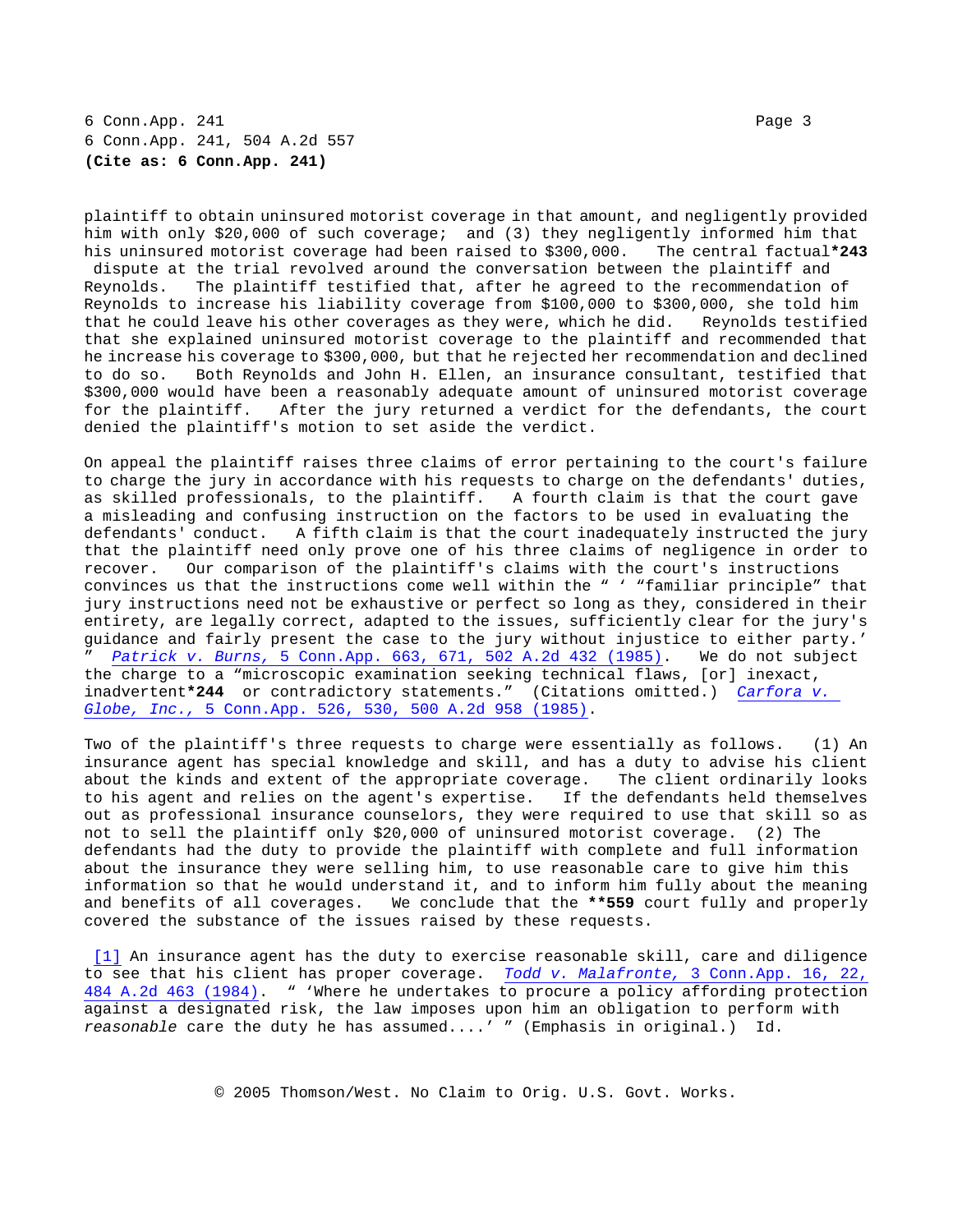6 Conn.App. 241 Page 4 6 Conn.App. 241, 504 A.2d 557 **(Cite as: 6 Conn.App. 241)**

[2] The court instructed the jury that selling insurance is a specialized field with specialized knowledge and experience, and that an agent has the duties to advise the client about the kind and extent of desired coverage and to choose the appropriate<br>insurance for the client. The court told the jury that the client ordinarily lool The court told the jury that the client ordinarily looks to his agent and relies on the agent's expertise in placing his insurance problems in<br>the agent's hands. \*245 The court instructed the jury that, if the agent performs \*245 The court instructed the jury that, if the agent performs these duties negligently, he is liable therefor, just as other professionals are. The court also instructed that the standard of care is not that of ordinary negligence but the knowledge, skill and diligence of insurance agents in Connecticut in July, 1980,<br>in similar cases. The court further instructed the jury, on the basis of the expert The court further instructed the jury, on the basis of the expert testimony produced in the case through Reynolds and Ellen, that an agent has the duty to explain uninsured motorist coverage, to explain the consequences of not having a sufficient amount of such coverage, to recommend the proper amount, and to attempt to procure that amount and offer it to the client. The court concluded this part of the charge by instructing the jury that the proper amount of coverage in this case would<br>have been \$300,000. These instructions were legally correct, adapted to the issues These instructions were legally correct, adapted to the issues in the case, and clearly and fairly presented the case to the jury. *Patrick v. Burns,* supra.

[3] [4] The plaintiff's third claim of error involves his request to charge that since the defendants were the plaintiff's insurance agents, he was entitled to place his trust and confidence in them, and that they were obligated to use the utmost good faith, loyalty<br>and honesty toward him. While such a charge might be required in an appropriate case, While such a charge might be required in an appropriate case, we see no occasion for it here. As we noted above, the trial court did charge the jury fully on the plaintiff's right to rely on the defendants' expertise, and on their duty to advise him properly about his insurance needs. There was no evidence in this case suggesting bad faith, disloyalty or dishonesty by the defendants toward the<br>plaintiff. The court's obligation is to frame its instructions so as to be ada The court's obligation is to frame its instructions so as to be adapted<br>es which are in the case. Patrick v. Burns, supra. It should refrain, to the issues which are in the case. *Patrick v. Burns,* supra. as it properly did here, from addressing issues which are not in the case.

**\*246** [5] The plaintiff's fourth claim of error involving his requests to charge is that the court misled the jury by its instructions regarding the factors to be used in deciding whether the defendants breached their duties to the plaintiff. The plaintiff acknowledges that the court properly charged that the standard of care applicable to the defendants required that they explain uninsured motorist coverage, explain the consequences of having an insufficient amount of such coverage, recommend the proper amount, and offer that amount, which in this case would have been \$300,000.

 The plaintiff quarrels, however, with the fact that the court, after reviewing the evidence, referred back to this instruction by summarizing it as follows: "If you believe that the defendant, Mrs. Reynolds, explained uninsured motorist coverage to Mr. Dimeo, and if you believe that she recommended that he buy [\$300,000] of uninsured motorist coverage, then she was not negligent and you should find in this case for the<br>defendant. On the other hand, if you believe that she did not explain uninsured motorist On the other hand, if you believe that she did not explain uninsured motorist coverage to Mr. Dimeo, if **\*\*560** you believe that she did not recommend the increase in limits of the uninsured motorist coverage to [\$300,000], then she was negligent and you should find in this case the issues for the plaintiff."